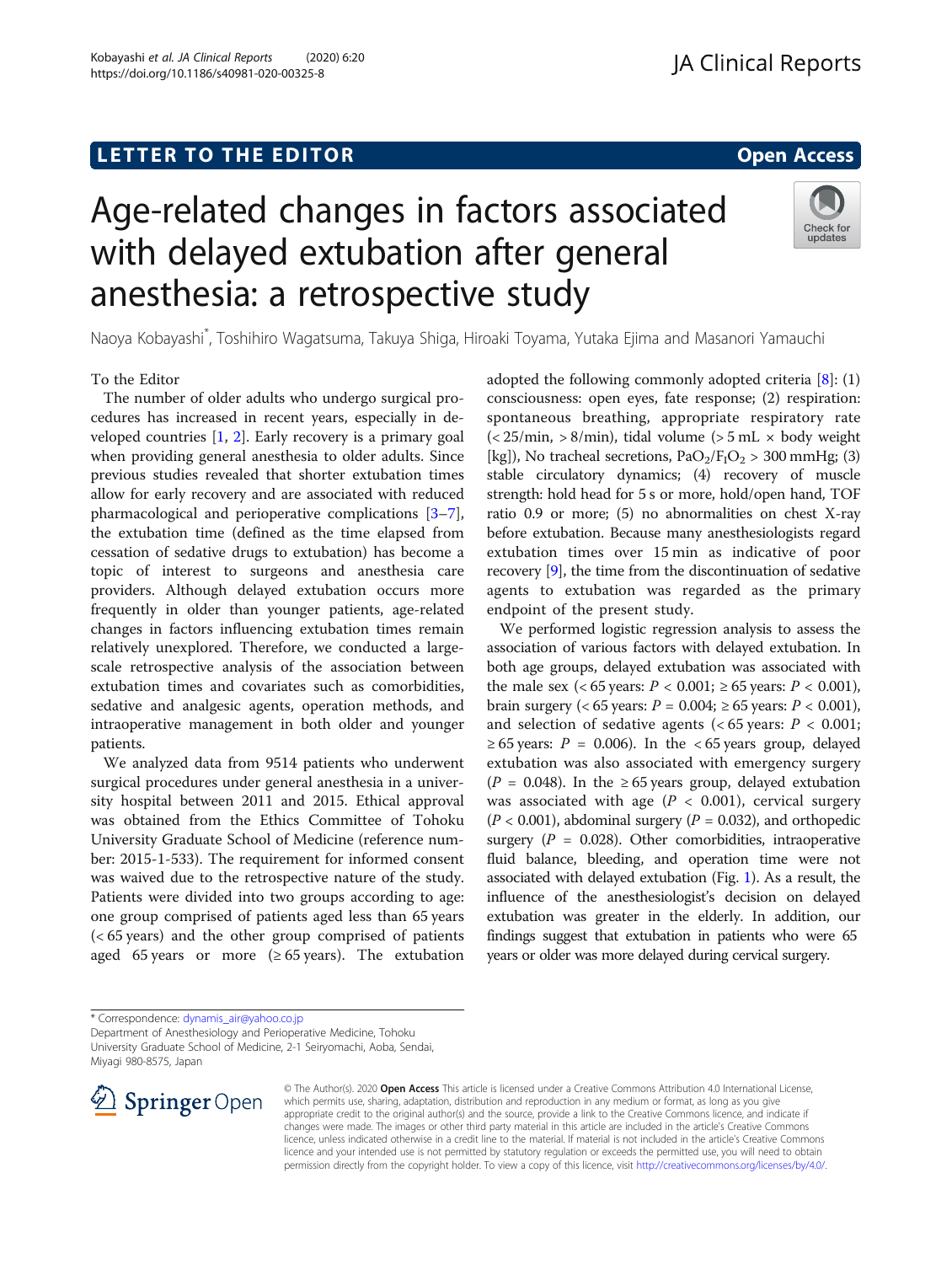<span id="page-1-0"></span>

|                                                         | < 65 years of age |                                                            | P value      | $\geq 65$ years of age                                | P value      |
|---------------------------------------------------------|-------------------|------------------------------------------------------------|--------------|-------------------------------------------------------|--------------|
|                                                         | Odds ratio        | 95%CI                                                      |              | Odds ratio<br>95%CI                                   |              |
| Characteristics                                         |                   |                                                            |              |                                                       |              |
| Male                                                    | 1.74(             | 1.44<br>2.10<br>-1                                         | $< 0.001$ ** | 2.42<br>1.97(<br>1.60<br>$\overline{\phantom{a}}$     | $< 0.001$ ** |
| Age (+5 years of age)                                   | 1.04(             | 1.08<br>1.00<br>- 1<br>٠.                                  | 0.053        | 4.69<br>2.94<br>1.84<br>$\overline{\phantom{a}}$      | $< 0.001$ ** |
| Body mass index $(+1 \text{ kg/cm}^2)$                  | 1.01(             | 0.99<br>1.04<br>$\rightarrow$<br>٠.                        | 0.201        | 0.74(<br>0.38<br>1.44<br>$\sim$                       | 0.371        |
| ASA-PS $a)$ $\geq$ 3                                    | 1.07(             | 0.69<br>1.26<br>$\overline{\phantom{a}}$<br>- 1            | 0.664        | 0.68<br>1.30<br>0.94(<br>$\sim$                       | 0.699        |
| Setting of anesthesia                                   |                   |                                                            |              |                                                       |              |
| Emergency operation                                     | 1.22(             | 0.64<br>1.04<br>$\rightarrow$<br>÷                         | 0.104        | 0.90(<br>0.66<br>$1.24$ )<br>$\sim$                   | 0.532        |
| Epidural anesthesia                                     | 0.90(             | 0.87<br>1.42<br>$\sim$<br>$\rightarrow$                    | 0.409        | $0.87$ (<br>$1.12$ )<br>0.67<br>$\sim$                | 0.276        |
| Site of operation                                       |                   |                                                            |              |                                                       |              |
| Brain                                                   | 1.85(             | 1.26<br>2.70<br>$\rightarrow$<br>٠.                        | $0.002$ **   | $3.87$ (<br>2.28<br>6.57)<br>$\overline{\phantom{a}}$ | $< 0.001$ ** |
| Head and neck                                           | 1.08(             | 0.75<br>1.57<br>$\rightarrow$<br>$\sim$                    | 0.666        | 2.06(<br>1.34<br>$3.16$ )<br>$\sim$                   | $< 0.001$ ** |
| Chest and heart                                         | 1.06(             | 0.65<br>1.72<br>$\sim$<br>$\rightarrow$                    | 0.813        | 1.30(<br>0.82<br>2.07<br>$\sim$                       | 0.259        |
| Abdomen                                                 | 0.88(             | 0.60<br>1.30<br>٠.<br>$\rightarrow$                        | 0.521        | 0.92<br>1.39(<br>2.11<br>$\overline{\phantom{a}}$     | 0.118        |
| Urological and gynecological surgery                    | 0.94(             | 0.68<br>1.31<br>$\rightarrow$<br>$\overline{\phantom{a}}$  | 0.732        | 1.13(<br>0.75<br>$1.70$ )<br>$\sim$                   | 0.568        |
| Orthopedic surgery                                      | 1.00(             | 0.68<br>1.47<br>$\rightarrow$<br>$\sim$                    | 0.989        | 1.56(<br>1.02<br>2.38<br>$\overline{\phantom{a}}$     | 0.038        |
| Comordibitities <sup>b)</sup>                           |                   |                                                            |              |                                                       |              |
| Hypertension <sup>c)</sup>                              | 0.66(             | 0.45<br>0.99                                               | $0.040$ *    | 0.92<br>1.20(<br>$1.58$ )<br>$\overline{\phantom{a}}$ | 0.184        |
| Diabetes mellitus <sup>d)</sup>                         | 1.19(             | $0.72 -$<br>1.96                                           | 0.490        | 0.76(<br>0.51<br>1.14<br>$\sim$                       | 0.179        |
| Deterioration of liver function <sup>e)</sup>           | 0.93(             | 0.30<br>2.86<br>٠.                                         | 0.902        | 0.20(<br>0.02<br>1.66<br>$\sim$                       | 0.075        |
| Deterioration of renal function <sup>9</sup>            | 0.63(             | 0.30<br>1.33<br>÷.                                         | 0.228        | 0.78(<br>0.43<br>1.42<br>$\sim$                       | 0.417        |
| Post coronary artery disease                            | $0.86$ (          | 0.37<br>1.96<br>٠.                                         | 0.714        | 0.80(<br>0.54<br>$1.19$ )<br>$\sim$                   | 0.261        |
| Heart failure <sup>9)</sup>                             | 0.21(             | 0.02<br>2.11<br>٠.                                         | 0.185        | 1.21(<br>0.50<br>2.97<br>$\sim$                       | 0.671        |
| Agents                                                  |                   |                                                            |              |                                                       |              |
| Propofol (v.s. desflurane)                              | 4.97 (            | 12.67<br>1.95<br>$\rightarrow$<br>$\overline{\phantom{a}}$ | $< 0.001$ ** | 1.85(<br>1.01<br>$3.39$ )<br>$\overline{\phantom{a}}$ | $0.047$ *    |
| Sevoflurane (v.s. desflurane)                           | 5.83(             | 2.26<br>15.04<br>- 1<br>٠                                  | $< 0.001$ ** | 1.30(<br>0.68<br>2.48                                 | 0.426        |
| Sevoflurane (v.s. propofol)                             | 1.17(             | 0.92<br>1.49<br>$\rightarrow$<br>$\sim$                    | 0.199        | 0.52<br>0.94<br>0.70(<br>$\overline{\phantom{a}}$     | $0.018*$     |
| Operation and anesthesia results                        |                   |                                                            |              |                                                       |              |
| Fentanyl (+1µg/kg)                                      | 1.04(             | 1.01<br>1.06<br>٠.<br>- 1                                  | $0.003$ **   | 1.71<br>2.82(<br>4.66<br>$\sim$                       | $< 0.001$ ** |
| Remifentanyl (+0.01 µg/kg/min)                          | 1.10(             | 0.86<br>1.40<br>$\overline{\phantom{a}}$<br>n              | 0.455        | 0.98(<br>0.78<br>1.23<br>$\overline{\phantom{a}}$     | 0.849        |
| Hydration (+1000mL)                                     | 0.99(             | 0.90<br>1.10<br>٠.<br>- 1                                  | 0.919        | 0.03<br>0.87<br>0.16(<br>$\overline{\phantom{a}}$     | $0.032*$     |
| Urine output (+100mL)                                   | 1.00(             | 0.98<br>1.02<br>٠.<br>$\rightarrow$                        | 0.809        | 0.20<br>0.81(<br>3.30<br>$\overline{\phantom{a}}$     | 0.773        |
| Blood loss (+1000g)                                     | 0.89(             | 0.73<br>1.07<br>-1<br>٠.                                   | 0.229        | 2.88(<br>0.59<br>14.00<br>$\overline{\phantom{a}}$    | 0.195        |
| Operation time (+1hr)                                   | 1.02(             | 0.96<br>1.08<br>$\rightarrow$<br>$\sim$                    | 0.556        | 1.99(<br>0.52<br>7.65<br>$\sim$                       | 0.318        |
| <b>Factor of Anesthesiologist</b>                       |                   |                                                            |              |                                                       |              |
| Averaged extubation time of<br>anesthesiologist (+1min) | 1.36 <sub>0</sub> | $1.25 -$<br>1.48<br>- 1<br>3 4 5 6 78 10                   | $< 0.001$ ** | 6.98(<br>$3.81 - 12.80$<br>2 3 4 5 6 78 10            | $< 0.001$ ** |

Fig. 1 Association between various clinical factors and delayed extubation (> 15 min). Statistical analysis was performed using a multiple logistic regression model. For quantitative data, odds ratios are described per value in parentheses. \*P < 0.05, \*\*P < 0.01. <sup>a</sup>American Society of Anesthesiologists physical status. <sup>b</sup>Comorbidities were extracted from the anesthesia ledger system (JSA-PIMS from Japanese Society of Anesthesiologists). <sup>c</sup> Hypertension was defined as systolic blood pressure ≥ 140 mmHg, diastolic blood pressure as ≥ 90 mmHg, or the use of medications for blood pressure control. <sup>d</sup>Diabetes mellitus was defined as the use of oral hypoglycemic agents or insulin. <sup>e</sup>Deterioration of liver function was defined as AST >32, ALT >37, or the presence of cirrhosis. <sup>f</sup>Deterioration of renal function was defined as estimated GFR < 60 mL/ min/1.73m<sup>2</sup>. <sup>g</sup>Heart failure was defined based on Framingham criteria [\[10\]](#page-2-0).

In conclusion, our findings indicate that the influence of the anesthesiologist's decision on delayed extubation was greater in patients  $\geq 65$  years of age. In addition, our findings suggest that extubation during cervical surgery was more delayed in patients who were 65 years or older.

#### Acknowledgements

Editorial support in the form of medical rewriting was provided by Editage.

#### Authors' contributions

NK helped with the data collection and analysis, manuscript preparation, and revision. TW, TS, HT, and YE helped with the manuscript revision. MY helped with conception, data analysis, manuscript revision, and final approval. The authors read and approved the final manuscript.

#### Funding

This work was supported by JSPS KAKENHI Grant Number 19 K18343.

#### Availability of data and materials

Not applicable.

#### Ethics approval and consent to participate

Ethical approval was obtained from the Ethics Committee of Tohoku University Graduate School of Medicine (reference number: 2015-1-533). The requirement for informed consent was waived due to the retrospective nature of the study.

#### Consent for publication

Not applicable.

#### Competing interests

The authors declare that they have no competing interests.

## Received: 24 December 2019 Accepted: 25 February 2020

### References

- 1. Eger EI 2nd, Eisenkraft JB, Weiskopf RB. Miller's Anesthesia. 7th ed. Philadelphia: Churchill Livingstone Elsevier; 2009. p. 539–59.
- 2. Eger EI 2nd, Eisenkraft JB, Weiskopf RB. The pharmacology of inhaled anesthetics: the distinguished professor program; 2007. p. 6–19.
- 3. Wu ZF, Jian GS, Lee MS, Lin C, Chen YF, Chen YW, et al. An analysis of anesthesia-controlled operating room time after propofol-based total intravenous anesthesia compared with desflurane anesthesia in ophthalmic surgery: a retrospective study. Anesth Analg. 2014;119(6):1393–406.